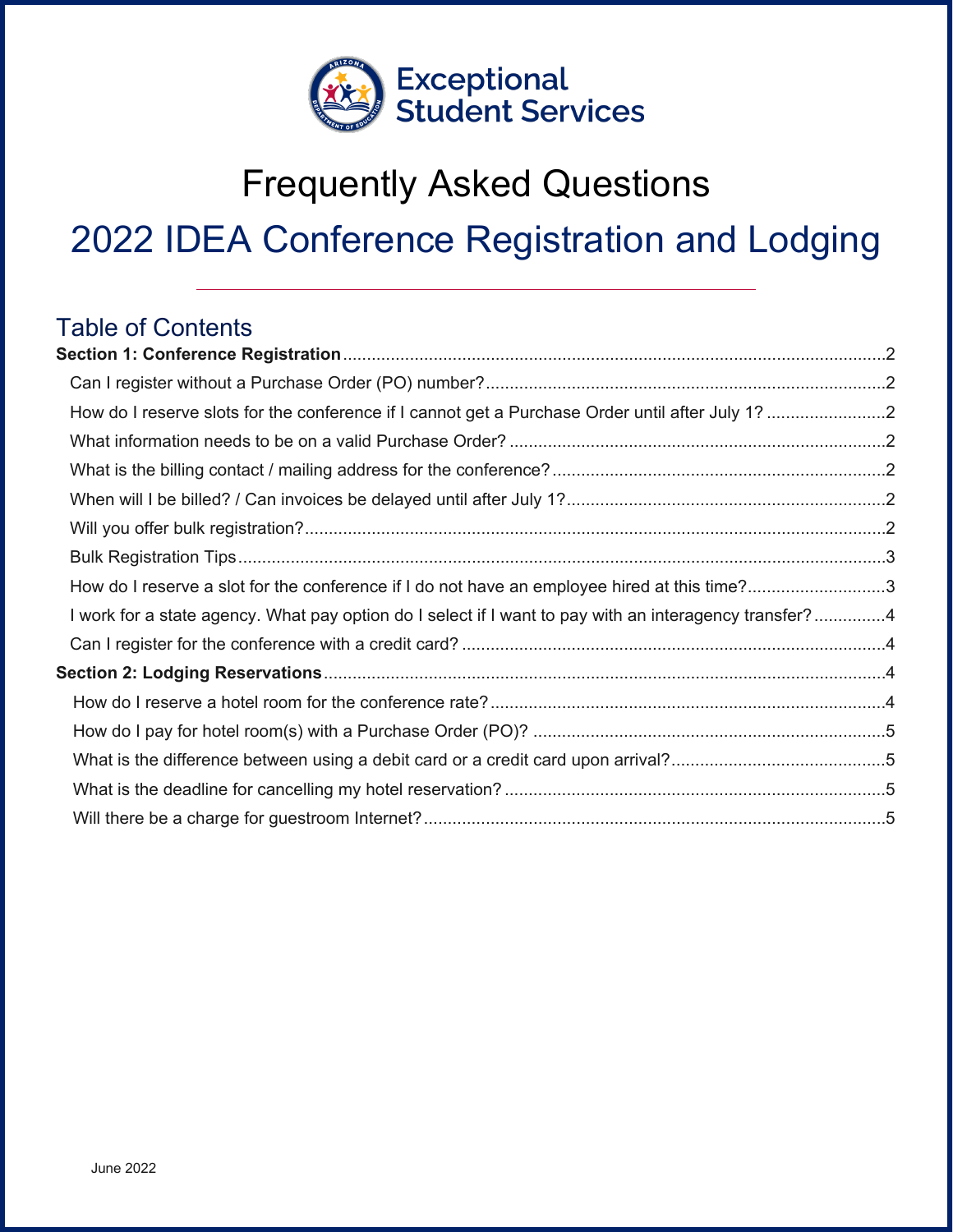

# <span id="page-1-0"></span>**Section 1: Conference Registration**

# <span id="page-1-1"></span>Can I register without a Purchase Order (PO) number?

No. You must include a valid PO with each registration. Please read the instructions under "How do I reserve slots …".

### <span id="page-1-2"></span>How do I reserve slots for the conference if I cannot get a Purchase Order until after July 1?

We understand that some districts and agencies will not be able to create POs until after July 1. Complete [the Save My Seat Form](https://bit.ly/IDEA22-SaveASeat) then contact the IDEA Conference Committee at [IDEAConference@azed.gov](mailto:Ideaconference@azed.gov) to have a bulk enrollment form sent to you.

Email a copy of the valid PO and the completed Bulk Enrollment form to [IDEAConference@azed.gov](mailto:Ideaconference@azed.gov) no later than **July 22, 2022**.

#### <span id="page-1-3"></span>What information needs to be on a valid Purchase Order?

PO is issued to Arizona Department of Education Event Name "Event Date" OR "PO Expiration date" (expiration must be **after** event) Correct number of participants Cost of Event Signature of Approval Participant Names (List none **or** list all; if substitutions might occur it will be best to not include participant names, to save the need to revise POs)

We **do not** accept "Purchase Requisitions"

Registrations with the incorrect billing contact for their school district will be "DENIED/REJECTED". The billing contact entered during registration should be for the district's **Accounts Payable Department**.

#### <span id="page-1-4"></span>What is the billing contact / mailing address for the conference?

Arizona Department of Education Attn: Accounts Receivable 1535 W. Jefferson, Bin 1 Phoenix, AZ 85007

#### <span id="page-1-5"></span>When will I be billed? / Can invoices be delayed until after July 1?

Invoices are automatically generated when a participant completes registration. The due date is set for 30 days after registration is completed. Arizona Department of Education staff do not have the ability to delay invoices as they are automatically generated by the registration system See question 1 for Purchase Order information.

#### <span id="page-1-6"></span>Will you offer bulk registration?

School/agency staff can complete bulk registration. Each registered participant must have a unique email and a valid Purchase Order. [See question for valid PO.](#page-1-3)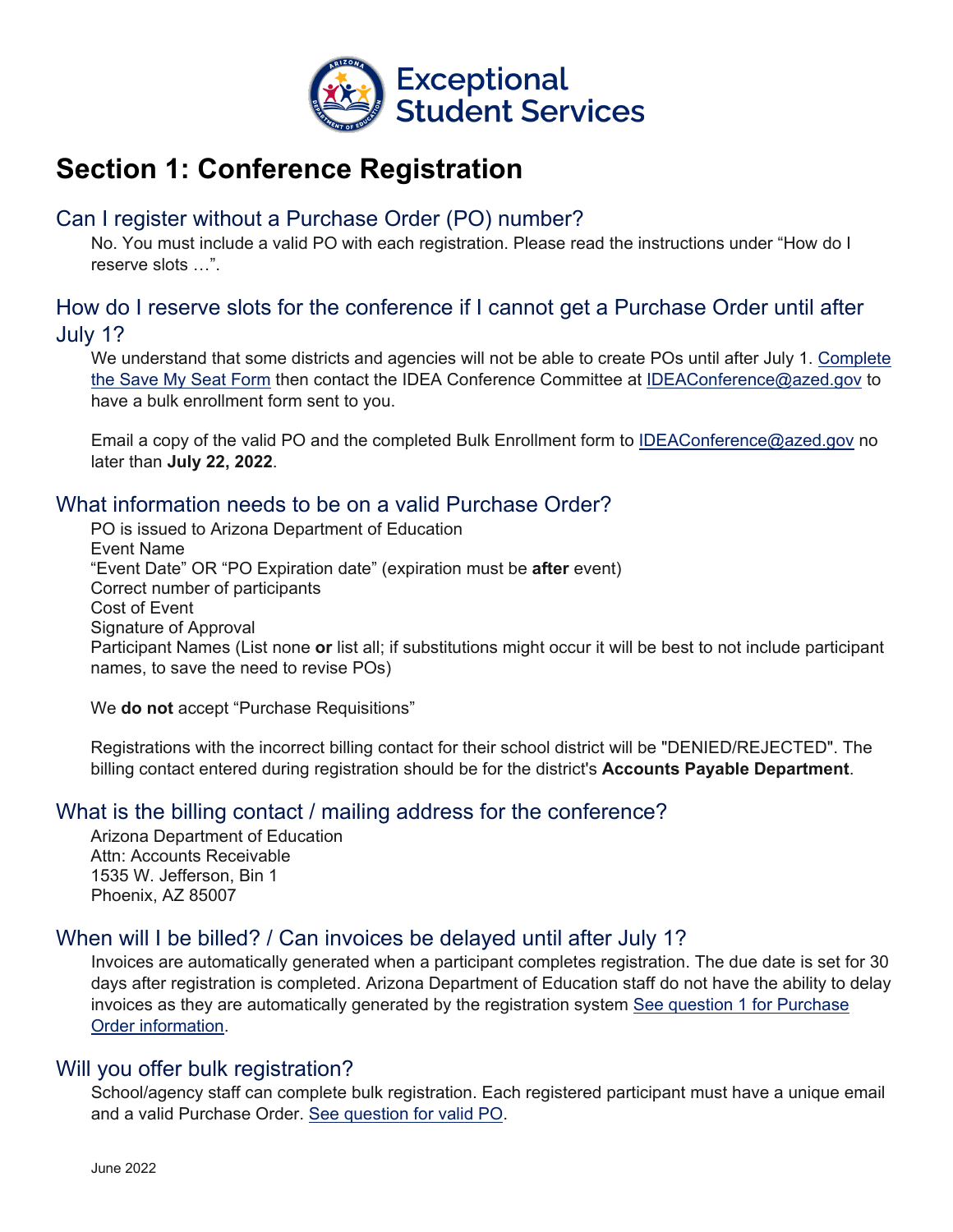

# <span id="page-2-0"></span>Bulk Registration Tips

- 1. Beginning with Registration pop-up:
	- a. Check section name to verify that you are registering in the correct section.
	- b. Click on the "Bulk Enroll" button located at the top of the box.
	- c. If you do not have a copy of the Bulk Enrollment Template already downloaded and completed:
		- i. Click on the button "Download Bulk Enrollment Template"
		- ii. Open the document and save to your computer.
		- iii. Complete the form with the names of staff you are registering.

| Conference                                                      | $\blacktriangleright$ Register Now | <b>乙 Bulk Enroll</b> | <b>e</b> Print            |  |
|-----------------------------------------------------------------|------------------------------------|----------------------|---------------------------|--|
|                                                                 |                                    |                      |                           |  |
|                                                                 |                                    |                      |                           |  |
| Event: Arizona's IDEA Conference 2022; Rise Up: Reimagining and |                                    |                      |                           |  |
| <b>Transforming Educational Practices</b>                       |                                    |                      |                           |  |
| <b>Section Name: Professionals</b>                              |                                    |                      |                           |  |
| Cost/Fees: \$450                                                |                                    |                      |                           |  |
| Clock Hours: 18                                                 |                                    |                      |                           |  |
| <b>Description: View More Details</b>                           |                                    |                      | <b>View Event Details</b> |  |
| This section is for general professional registration only.     |                                    |                      |                           |  |

*Figure 1 EMS Professional Registration Screenshot*

- 2. Upload your completed bulk enrollment form.
	- a. Click on "Choose File" button.
	- b. Find saved file, select it, and click on Open.
	- c. Click on green Next button.
- 3. Complete Registration Extensions.
- 4. Review list of enrolled participants.
- 5. Billing Information
	- a. Complete Billing Organization Details.
	- b. Select Method of Payment and follow instructions for payment.
	- c. Click on Confirm Registration.
	- d. Click on Yes for disclaimer.
- 6. You should see the confirmation popup.

#### <span id="page-2-1"></span>How do I reserve a slot for the conference if I do not have an employee hired at this time?

If you need to reserve multiple slots, but do not have names and unique emails for each registrant, [complete the Save My Seat Form](https://bit.ly/IDEA22-SaveASeat) then contact the IDEA Conference Committee at [IDEAConference@azed.gov](mailto:Ideaconference@azed.gov) to have a bulk enrollment form sent to you.

Email a copy of the valid PO and the completed bulk enrollment form to the IDEA Conference Committee at [IDEAConference@azed.gov](mailto:Ideaconference@azed.gov) no later than **July 22, 2022**.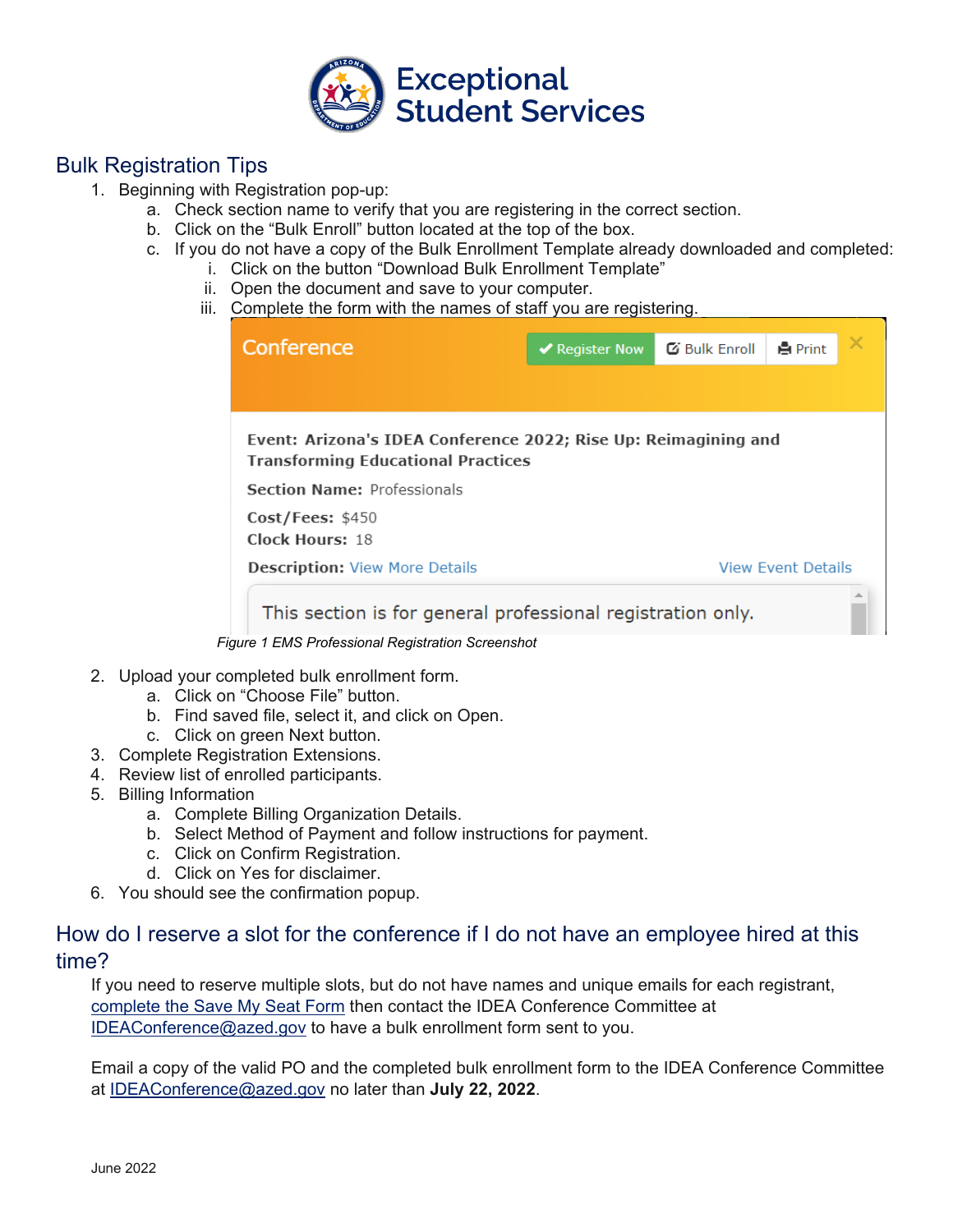

# <span id="page-3-0"></span>I work for a state agency. What pay option do I select if I want to pay with an interagency transfer?

Prior to registering for Arizona's IDEA Conference, you will need to have a completed an Internal Exchange Transaction (IET) Request Form. This form can be downloaded from the Event Management System (EMS) event registration page, or you can request a copy from the IDEA Conference Committee at [IDEAConference@azed.gov.](mailto:Ideaconference@azed.gov)

Prior to completing your registration, you will need to do the following:

- Complete Side 2 of the IET form
	- o Include the event description
	- o Must include authorized signatures
- Email the IET form to [IDEAConference@azed.gov](mailto:Ideaconference@azed.gov)
	- o Designated IDEA Conference Committee staff member will sign
	- o IET form will be sent to the Billing Contact
- Save the IET form as a PDF file prior to completing registration

When registering, select "Internal Transfer" under Method of Payment then select Other Agency under the Division, Unit and Program Area dropdowns. Enter your Agency function code and upload the completed IET form. Continue to the Billing Information screen to finalize registration.

| Payment Type |                                                                                                                                                      | Method of Payment: Internal Transfer |  |
|--------------|------------------------------------------------------------------------------------------------------------------------------------------------------|--------------------------------------|--|
|              |                                                                                                                                                      |                                      |  |
|              | In order to pay by Internal Transfer you will need to download and complete the Conference Internal Exchange Transaction (IET) Request Form. You can | Download IET Form                    |  |
| Division:*   | download this form by clicking the Download Now button. Once completed you will need to upload the completed form<br>Unit: $*$                       | ProgramArea:*                        |  |

*Figure 2 Screenshot of Event Management System for Internal Transfers*

#### <span id="page-3-1"></span>Can I register for the conference with a credit card?

EMS (Events Management System) does offer credit card option as a form of payment. However, ADE only accepts VISA or MASTERCARD. Once you select credit card as a form of payment you will be redirected to a new screen. You will then be able to enter all your billing information. If you run into any issues with credit card payment, please [contact Accounts Receivables at accountsreceiv@azed.gov.](mailto:accountsreceiv@azed.gov)

# <span id="page-3-2"></span>**Section 2: Lodging Reservations**

#### <span id="page-3-3"></span>How do I reserve a hotel room for the conference rate?

The conference room block rate for the 2022 IDEA Conference is \$135/night (not including taxes and fees). To make your reservation, go to the JW Marriott Desert [Ridge Resort's conference website](https://book.passkey.com/go/AZDeptofEducation2022) or call the Reservations Center at 1-888-236-2427. The last day to book at the conference rate is **August 9, 2022**.